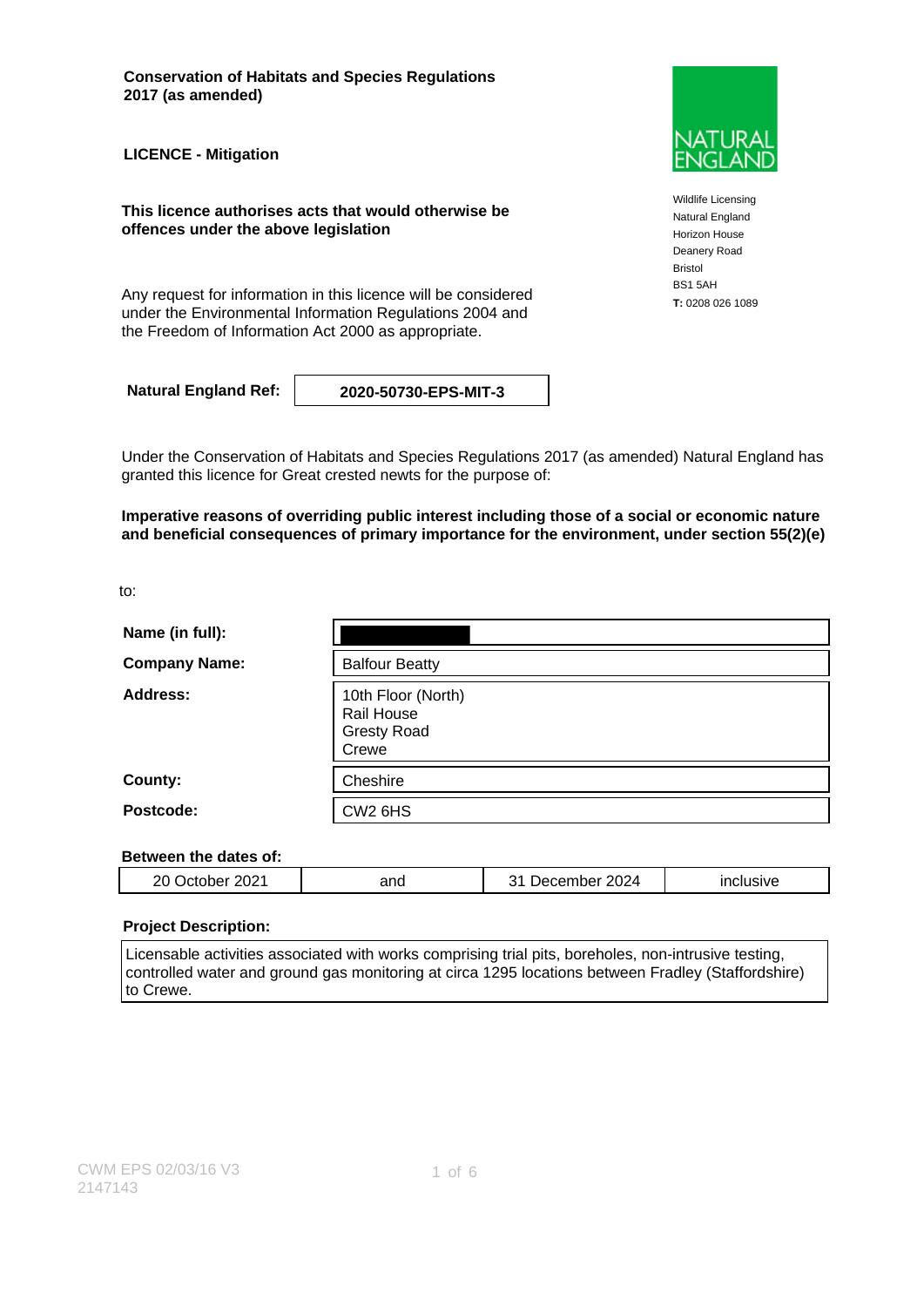### **At (locations):**

| <b>Site/Location Name</b>                 | County        | <b>OS Grid Reference</b> |
|-------------------------------------------|---------------|--------------------------|
| Phase 2a Section 1 Fradley to<br>Stafford | Staffordshire | SJ133138                 |
| Phase 2a Section 1 Fradley to<br>Stafford | Staffordshire | SJ957250                 |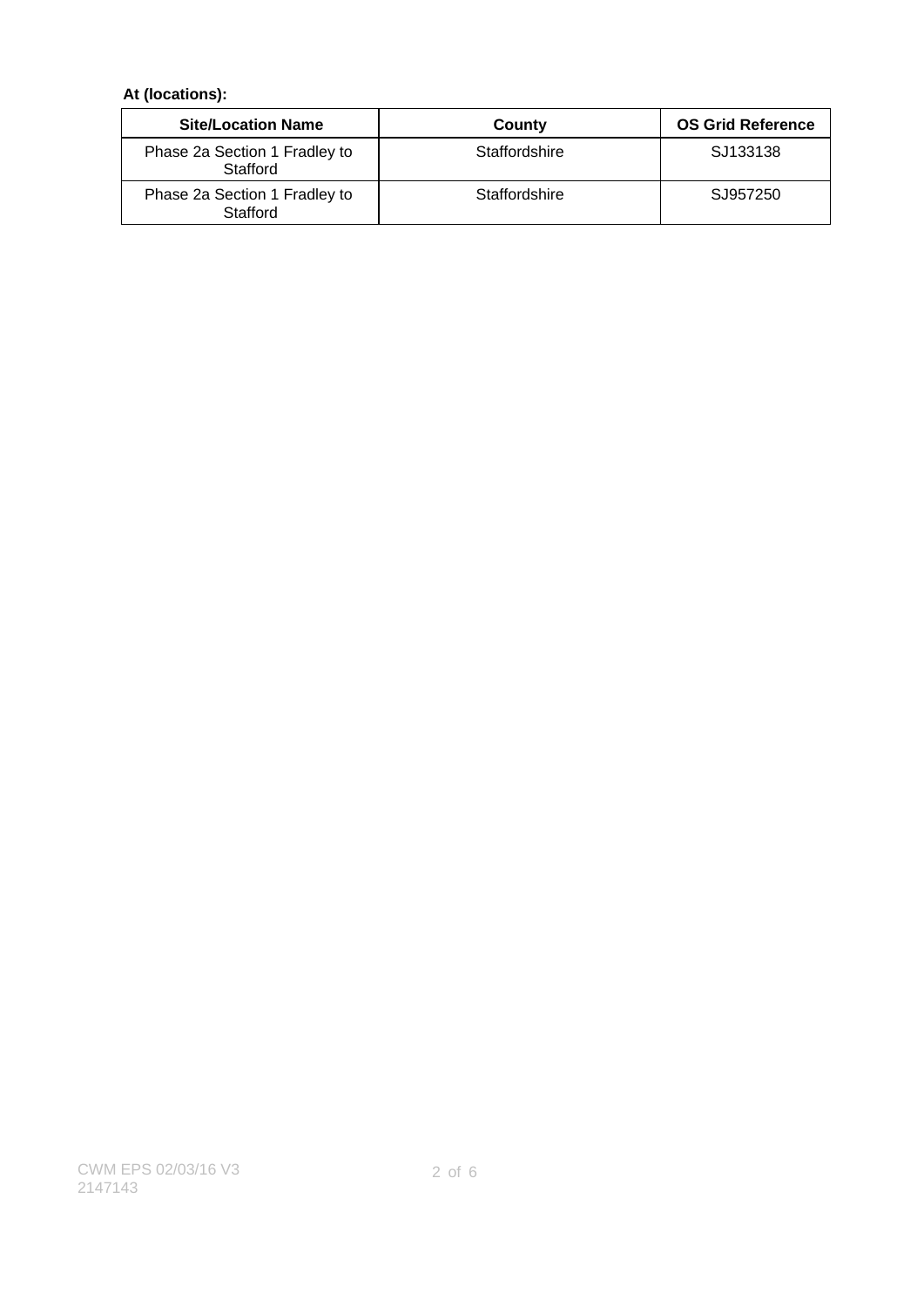### **For the following Species; activities and methods:**

| <b>Species Common Name</b><br>(Taxonomic Name) | <b>Activity</b>                                      | <b>Method</b>                            |
|------------------------------------------------|------------------------------------------------------|------------------------------------------|
| Great crested newt<br>(Triturus cristatus)     | Capture; Damage resting<br>place; Disturb; Transport | By hand; Destructive search; Hand search |

### **For the following licensable activities and maximum numbers:**

| <b>Licensable Activity</b> | <b>Permitted Species</b><br><b>Common Name</b> | <b>Maximum Number</b>                   |
|----------------------------|------------------------------------------------|-----------------------------------------|
| Capture                    | Great crested newt                             | 50                                      |
| Damage resting place       | Great crested newt                             | See Additional Condition for<br>details |
| Disturb                    | Great crested newt                             | Not Specified                           |
| Transport                  | Great crested newt                             | 50                                      |

# **PLEASE NOTE**

The maximum number(s) stated in the above table refers to the maximum number of individuals of the stated species that can be captured or transported under the terms of this licence and the maximum number/s of resting places or breeding sites that can be damaged or destroyed under this licence (if applicable). Maximum numbers cannot be specified and do not apply to disturbance activities. Where applicable, please also refer to the special conditions outlined in your licence Annex for further details on how this/these maximum number(s) applies/apply to the activities permitted under your licence.

**This licence is granted subject to the licensee, including servants and named agents, adhering to the conditions and notes specified below and to the activities agreed in the Method Statement, or Annex and Work Schedule, between the licensee and Natural England. The Method Statement, or Annex, for the mitigation scheme is appended to this licence. The following person is authorised to act on behalf of the licensee:**

| <b>Consultant Name:</b> |                                                                    |
|-------------------------|--------------------------------------------------------------------|
|                         | Sir Henry Doulton House<br>Forge Lane<br>Stoke on Trent            |
| County:                 | Staffordshire                                                      |
| Postcode:               | <b>ST1 5BD</b>                                                     |
| Signature:              | 20 October 2021<br>Date:<br>(for and on behalf of Natural England) |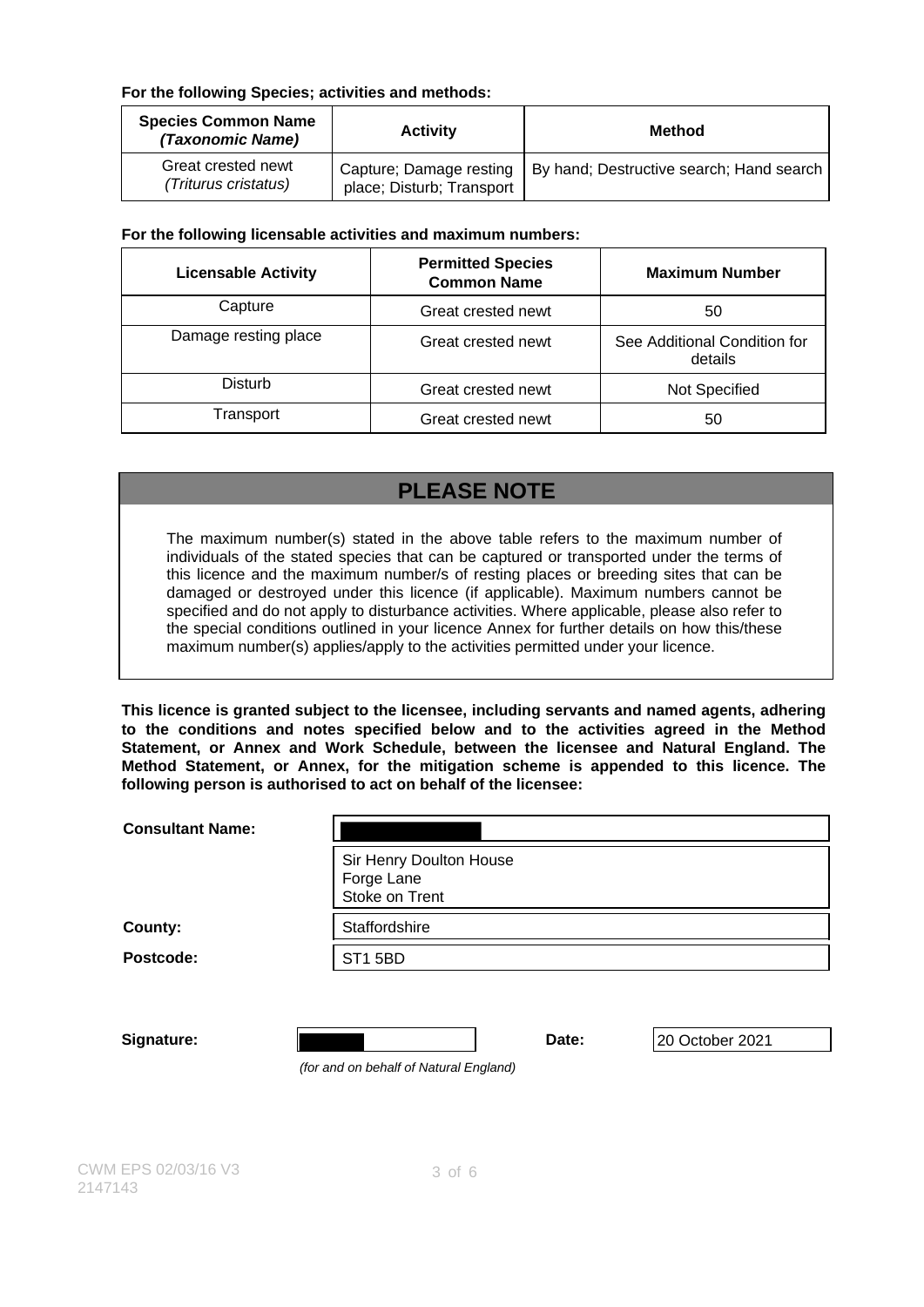# **WARNING**

- **This licence authorises acts that would otherwise be offences under the Conservation of Habitats and Species Regulations 2017 (as amended). Any departure from the conditions relating to this licence may be an offence under that legislation;**
- **This licence conveys no authority for actions prohibited by any other legislation;**
- **This licence can be modified or revoked at any time by Natural England, but this will not be done unless there are good reasons for doing so. The licence is likely to be revoked immediately if it is discovered that false information had been provided which resulted in the issue of the licence.**
- **Bodies corporate and their directors/secretaries are liable for offences under the Conservation of Habitats and Species Regulations 2017 (as amended).**

## **LICENCE CONDITIONS**

- 1. The licensee is responsible for ensuring that operations comply with all terms and conditions of the licence.
- 2. While engaged in the activities to which this licence applies the licensee shall make a copy of the licence (including any Annex and Work Schedule if applicable) available for inspection on each site where the activities are taking place and shall produce it on demand to any constable or an officer of Natural England.
- 3. No agent of the licensee shall carry out any of the activities to which this licence (including any Annex and Work Schedule if applicable) applies unless authorised in writing by the licensee, appointing them the licensee's agent. The agent shall make a copy of the authorisation available for and shall produce it on demand to any constable or officer of Natural England.
- 4. The licensee must submit a written report of actions taken under the licence (including any Annex and Work Schedule if applicable), even if no action is taken, and send it to the Natural England officer at the address shown at the top of the report form, to arrive not later than 14 days (two weeks) after the expiry of the licence. Failure to make reports may result in the licence being revoked and/or the refusal to grant subsequent licences. Please note some licences may have additional reporting requirements specified in an attached Annex.
- 5. It is a condition of the licence (including any Annex and Work Schedule if applicable) that any post development monitoring data (e.g. survey data and habitat assessment) including nil returns are submitted to Natural England to arrive no later than 14 days (two weeks) after the expiry of the licence or as specified in any Annex. Post development survey data (except nil returns) must also be sent to the relevant Local Biological Records centre within this time period.
- 6. A person authorised by the licensee shall provide him/her with such information as is within his/ her knowledge and is necessary for the report, which the licensee is required to make to Natural England.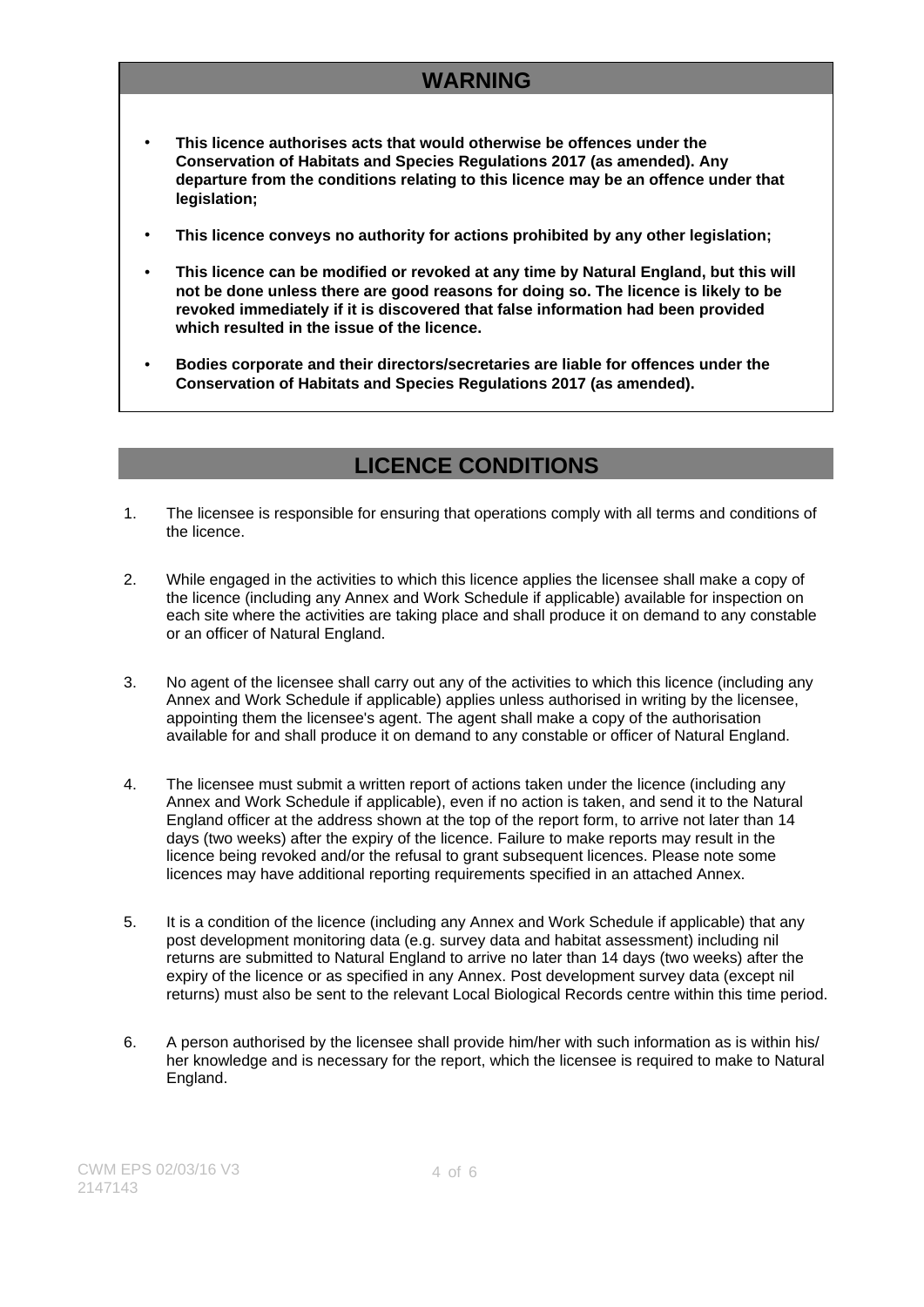## **LICENCE CONDITIONS**

- 7. The licensee shall permit an officer of Natural England, accompanied by such persons as he/ she considers necessary for the purpose, on production of his/her identification on demand, reasonable access to the site for monitoring purposes and to be present during any operations carried out under the authority of this licence for the purpose of ascertaining whether the conditions of this licence are being, or have been, complied with. The licensee shall give all reasonable assistance to an officer of Natural England and any persons accompanying him/her.
- 8. The licensee, including servants and named agents, must adhere to the activities; the licensable methods; the numbers per species (if relevant) and the timescales agreed between the Licensee and Natural England in the Method Statement or, if applicable, in the Annex and Work Schedule attached to the licence.
- 9. All activities authorised by this licence, and all equipment used in connection herewith shall be carried out, constructed and maintained (as the case may be) so as to avoid cruelty, unnecessary injury or distress to any species covered by this licence.
- 10. Methods used in connection with the execution of this licence must comply with the relevant published mitigation guidelines, unless otherwise agreed with Natural England.
- 11. Good practice and reasonable avoidance measures must be followed at all times.
- 12. All records are to be made available for inspection at any reasonable time by Natural England.
- 13. The licensee and named ecologist are responsible for all activities of the persons they have appointed in connection with this licence.
- 14. The ecologist named on the licence is authorised to appoint such persons in writing to enable them to handle Great crested newts for the specific task of relocating animals from pitfall traps and/or artificial refugia (e.g. carpet tiles) either to the opposite side of the exclusion fencing or to the receptor site, as appropriate. Those appointed persons will be classed as assistants and will only be covered by this licence if they have received appropriate training which includes the handling and welfare of the species. Such persons, who may be site staff or field workers are not required to hold individual Great crested newt licences and may work unsupervised. Persons appointed as assistants by the ecologist named on this licence will be required to produce on demand their written authorisation to a police constable or an officer of Natural England.
- 15. It is a condition of this licence that you must have obtained prior consent from all landowners and/or occupiers before commencing any activities that are authorised by this licence.

#### Additional Condition(s):

AC01 Special conditions apply to this mitigation licence that are in addition to the standard licence conditions listed above. These are detailed within the attached Annex and all persons acting under this licence must ensure that operations comply with all these terms and conditions (including any Annex and work schedule if applicable).